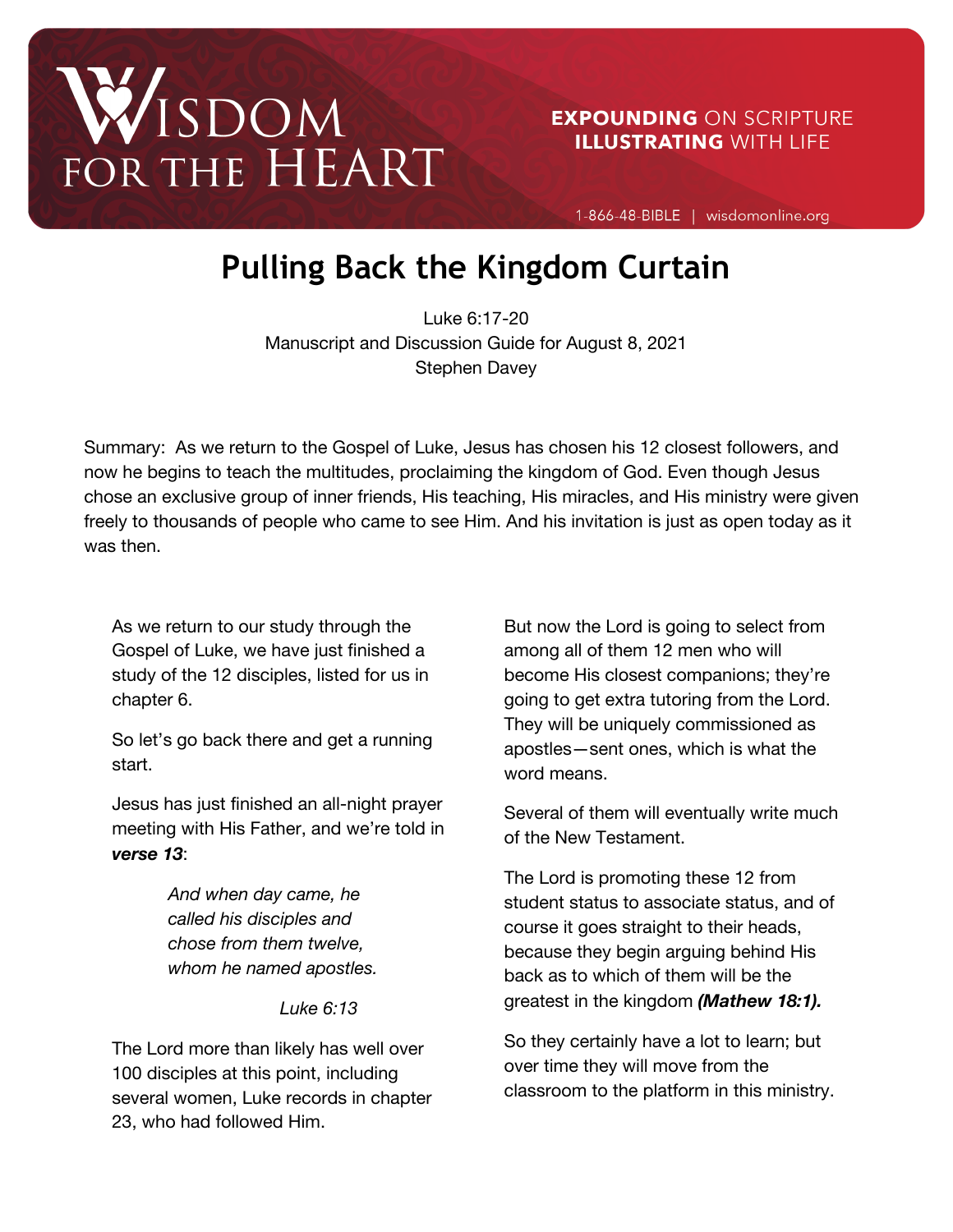*And he came down with them and stood on a level place, with a great crowd of his disciples and a great multitude of people . . .*

*Luke 6:17a*

Now what the Lord does next, we're told in *verse 17*, is move down this mountainous region to a level place—you could translate that: to a plateau—to minister to this huge crowd of people, no doubt numbering in the thousands.

Adapted from Warren W. Wiersbe, Be Compassionate: Luke 1-13 (Victor Books, 1989), p. 65

He's going to preach what is traditionally called The Sermon on the Mount from Matthew 5. More technically, Luke specifies in this parallel account as The Sermon on the Plateau.

Now before we get to the sermon, notice that this crowd is composed of three categories: first, you have the twelve newly appointed apostles; secondly, you have a great crowd of disciples—these are individuals who have been following Jesus for some time.

Some of them aren't true believers because eventually Jesus' preaching disturbs so many of them that John's Gospel tells us many of His disciples left Him and never came back *(John 6).*

The third category is simply this mass of people from all Judea and Jerusalem and coastal cities nearby—they numbered no doubt in the thousands.

And Jesus essentially does three things here according to *verse 18*: He will teach them, heal them, and deliver them.

What Jesus is doing is revealing the credentials of His kingly authority; His ability to rule; His credentials as the true Messiah.

He's teaching them—we'll get to His sermon in a moment; just understand that when He teaches, He speaks from his own authority, and He teaches like no one they have ever heard before *(Matthew 7:29).*

The scribes and rabbis of His day simply quoted one another when they preached; "rabbi so and so says this, and rabbi so and so says that."

Jesus would say, "Now you've heard it said . . . but I say unto you."

Jesus isn't quoting some other teacher. He is *the* Teacher.

So when He finished His sermon, we're told in Matthew's gospel that:

> *The crowds were astonished at his teaching, for he was teaching them as one who had authority, and not as their scribes.*

> > *Matthew 7:28b-29*

Then notice that Jesus heals their diseases, in *verse 19*.

This is the Lord's way of fulfilling Messianic prophecy and proving Messianic authority.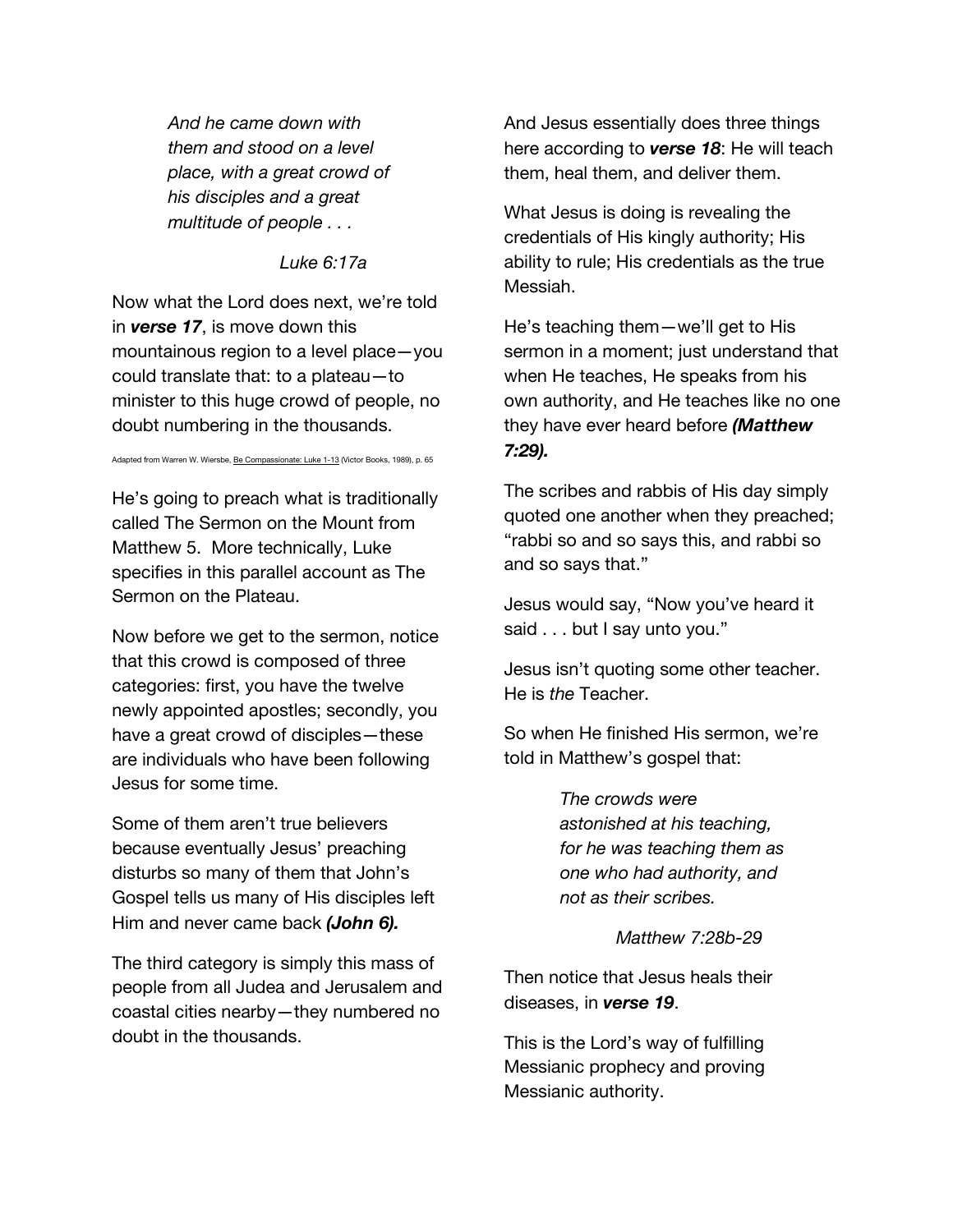But I want you to notice here that Jesus doesn't just provide healing; notice that in His presence there is healing.

And you might underline the word *all, in verse 19*:

> *And all the crowd sought to touch him, for power came out from him and healed them all.*

> > *Luke 6:19*

The implication here is they are all trying to touch Him, but they can't, and yet Jesus is still healing them all.

And by the way, would you notice here that Jesus doesn't ask them if they have enough faith; if they have given any seed money; He's not putting His hand on their head; He's not shouting at them or shaking them. There isn't any organ music anywhere.



What is the importance of Jesus' healing power being unconditional? Does anyone have enough faith or obtain enough merit to deserve the divine healing of God?

He's demonstrating inherent divine power, which will be delegated for a season to the apostles to authenticate they are true messengers of His, as the early church is established.

How different is this demonstration of power than in the phony healers of today who gather people in arenas and then heal only the few who seem to have enough faith?

Which of course provides these false teachers with the perfect fall back that the person who wasn't healed was someone who didn't have enough faith; or they didn't claim enough of God's power; or they didn't do it in the right way; or they didn't get to the platform in time.

I remember reading the testimony of Joni Erickson Tada as she wrote of one such visit she made soon after her accident which left her a paraplegic.

She said that she and dozens of others in wheelchairs waited for the elevators to take them from the parking deck down to the floor of the arena where a worldrenowned healer was holding a healing service.

The place was packed, and the air was electric with anticipation. Hours later, after only a few were supposedly healed, Joni wrote that there was a long line of those same people in wheelchairs waiting for the elevators to take them back up to the parking deck.

Imagine it this way: if Jesus had been there, they all would have been healed by simply getting into the arena. That would have been enough.

What's taking place here isn't some kind of statement on sickness. In fact, sickness isn't really the issue. Had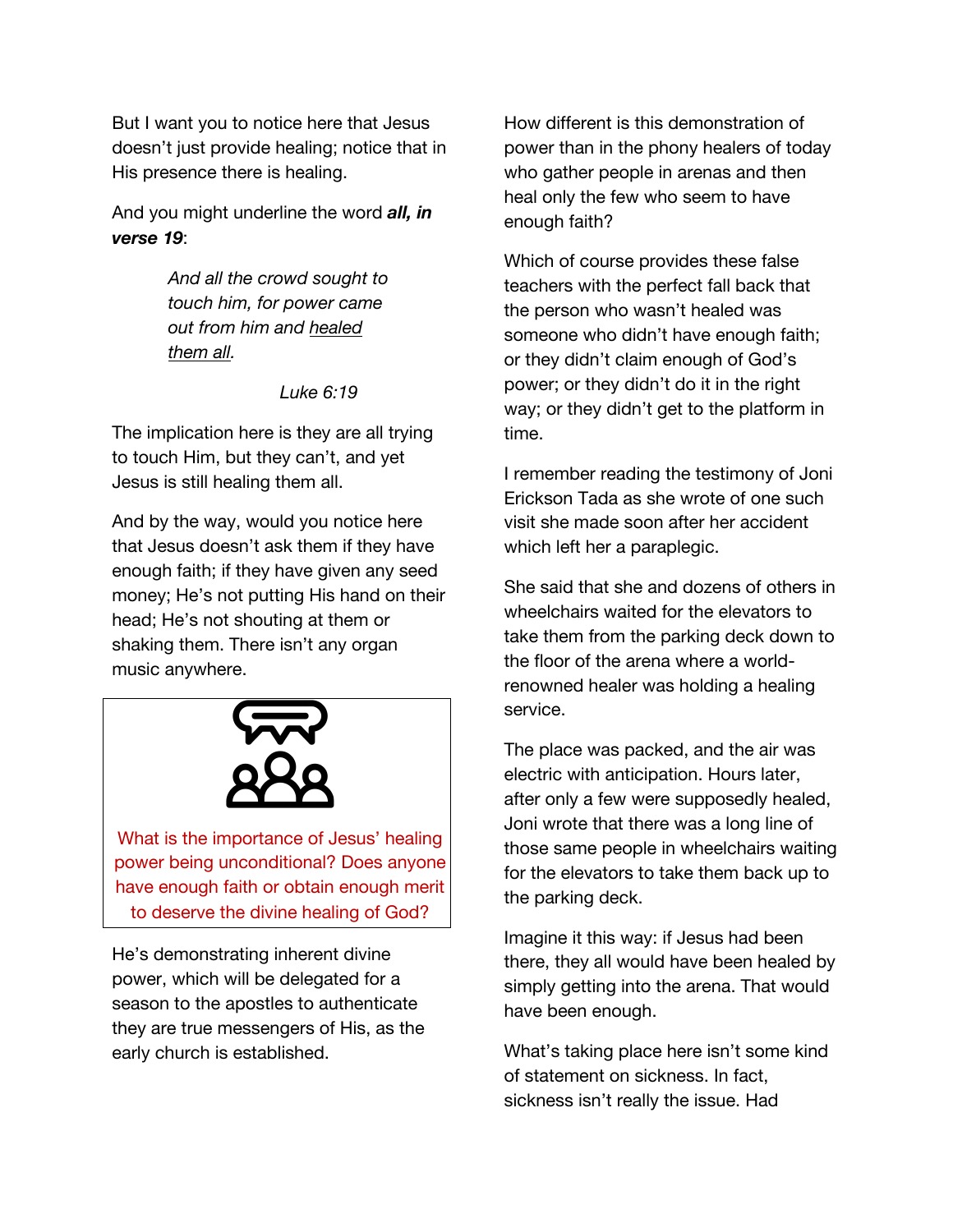sickness been the issue in Jesus' ministry, Jesus would have healed everyone on the planet.

He wouldn't have healed a few lepers, He would have emptied the leper colonies; he wouldn't have healed one man at the pool of Siloam, he would have healed them all; he wouldn't have raised only Lazarus from the dead, He would have emptied the graveyard.

The issue in the ministry of Christ—and what's happening here—isn't about sickness or death, but a demonstration of Christ's ability to fulfill the Messianic claims, exercising divine power and giving everyone a foretaste of not just the coming Kingdom, but an eternal Heaven.

In Heaven all diseases, disabilities, sorrows, and grief will be gone. When the King is on His throne, all pain and suffering will be forever banished.

Adapted from John MacArthur, Luke: Volume 1 (Moody Press, 2011), p. 89

And that's because you're not just perfected and glorified in Heaven, you happen to be in His presence—you're in the arena, so to speak.

You won't get a sore knee one day in Heaven and go stand in line at the clinic to see Him; being in His presence forever is another way of understanding you are healed forever.



What makes you excited about Heaven? As you study Jesus' earthly ministry, what hints of Heaven do you see in His ministry? How were His life, teaching, and miracles reflections of the coming kingdom?

Jesus is pulling back the curtain on who He really is and what His kingdom will be like one day.

What Jesus is doing here is fulfilling the very text of Scripture He read in the synagogue as His ministry began:

> *He is bringing good news to the poor;*

*binding up the brokenhearted;* 

*proclaiming liberty to the captives,* 

*giving sight to the blind,*

*and opening the prison doors to those who are bound* 

*(Luke 4:18 and Isaiah 61:1)*

Thirdly, Jesus isn't just teaching and healing.

## *Back in verse 18 we read:*

*And those who were troubled with unclean spirits (demons) were cured.*

*Luke 6:18b*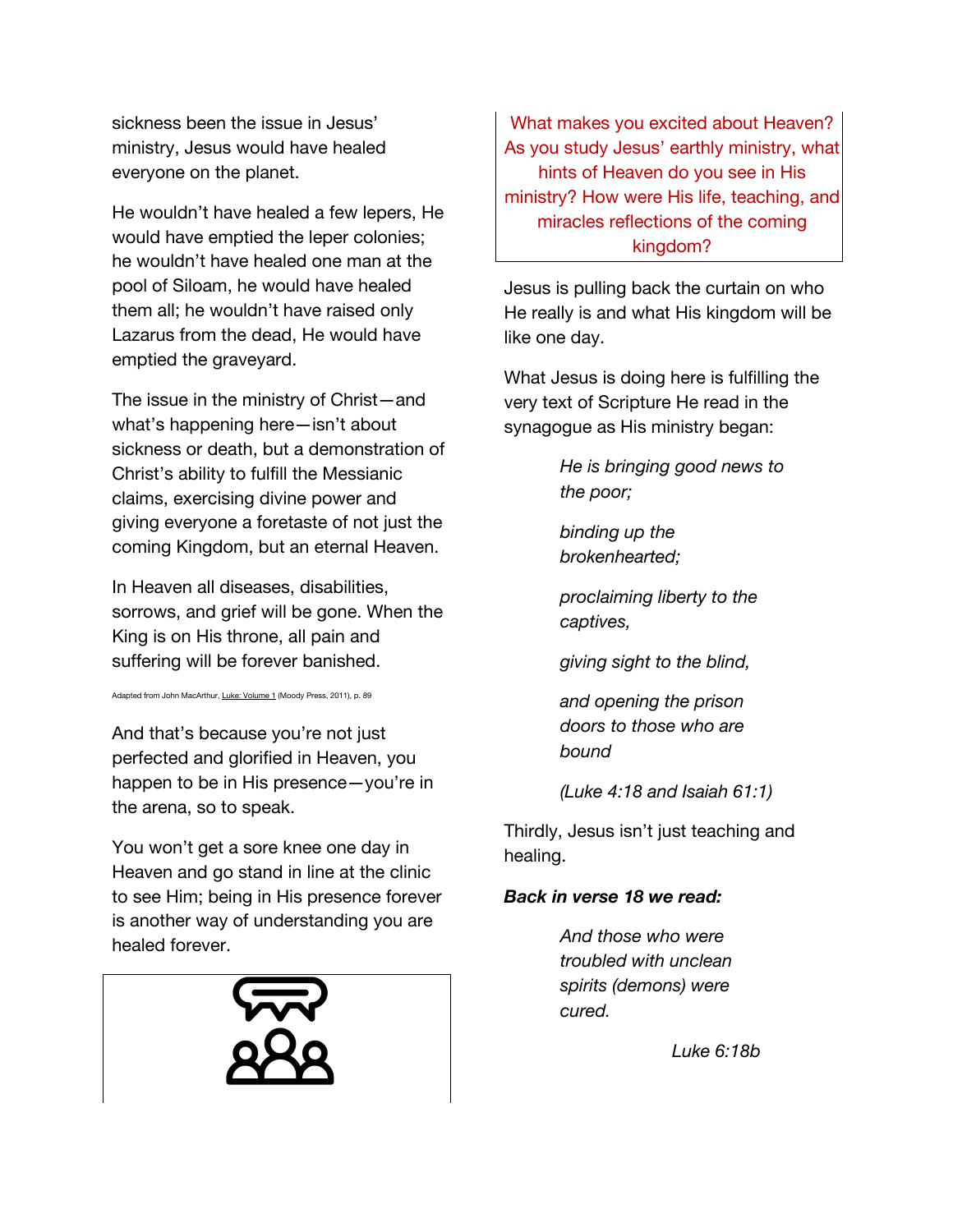He's showing this crowd here that He can exercise comprehensive authority over the demonic world.

Satan and the demons cannot resist Him. Their powers are nothing to Him. His kingdom of light has total and irresistible power over the kingdom of darkness.

They've already lost, Jesus is just serving notice.

Every person under the controlling power of the demonic world is immediately delivered in His presence.

And again, the implication isn't that Jesus had a one-on-one encounter with every demonized person; the implication is that He just showed up.

Now from here we move to *verse 20* where Jesus begins delivering His sermon.

Now if you're familiar with Matthew's account of this Sermon on the Mount, Luke's sermon transcript is much shorter.

Matthew records nine beatitudes and a lot of interactions with the audience while Luke gives us four beatitudes and no audience interaction. Matthew gives us three chapters on this sermon and Luke gives us 29 verses.

Adapted from R. Kent Hughes, Luke: Volume 1 (Crossway, 1998), p. 214

Matthew gives us the entire sermon series on a thumb-drive and Luke puts up a video clip on Instagram.

Luke gives you the Cliff Notes—that one was for you older people.

He cuts to the chase and gets the main point across to Theophilus, the man to whom Luke originally writes this Gospel letter.

Now before we dive into the Lord's sermon, your Bible might have already outlined this passage with the heading: The Beatitudes.

Beatitude is a Latin word that simply means blessing.

Jesus is going to begin delivering a sermon that essentially describes the profound difference between His kingdom and the world system; between what it means to live a life that is blessed compared to living a life that ultimately fails.

Adapted from Charles R. Swindoll, Insights on Luke (Zondervan, 2012), p. 153

This sermon is what theologians call eschatological. You don't have to spell that on the quiz. Eschatology is the study of end times, and in this context, the end times as they relate to the kingdom Christ will bring when He returns to earth one day to set up His millennial kingdom *(Revelation 20).*

Jesus is describing the values of that coming kingdom.

However—now follow me here—even though the Lord is describing the ultimate fulfillment of end-time promises, He is, here and now, inviting this crowd to become citizens now; put in their reservation by faith in Him now.

Let Jesus begin to reign as King in your heart and life now, and that literal coming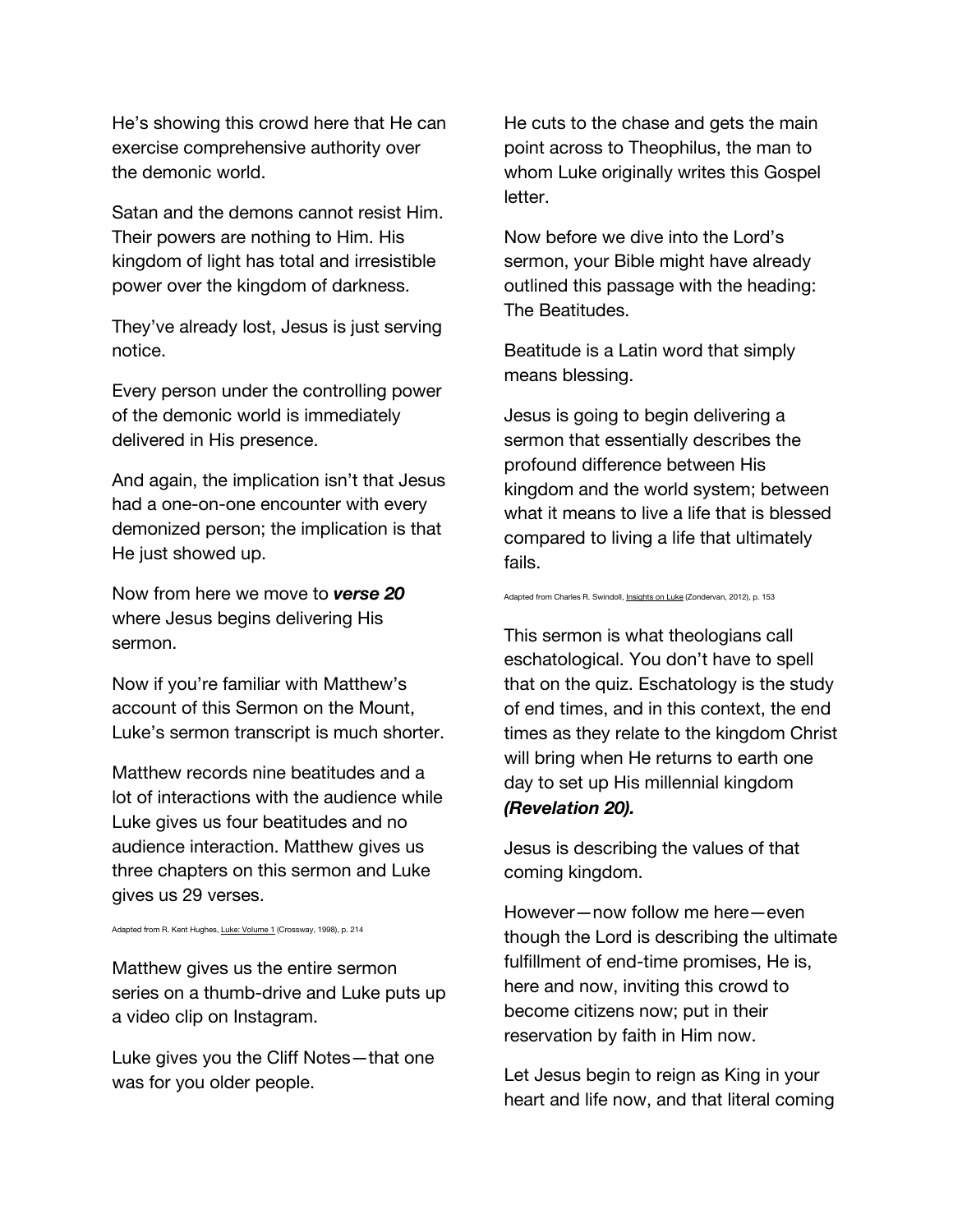kingdom on earth will be your future home.

That's a staggering invitation, isn't it?

It sounds a fairy tale. But according to God's Word, it's going to happen.



Have you accepted Jesus' invitation? If so, does someone else come to mind who hasn't? How can you be part of expanding the kingdom of God today?

In his letter, James writes:

*Listen, my beloved brothers, has not God chosen those who are poor in the world to be rich in faith and heirs of the kingdom, which he has promised to those who love him?*

*James 2:5*

So what's it like to be a citizen of the kingdom? What's it like to have the blessing of God?

Well, get ready for Jesus to turn everything upside down, as He begins to preach; *verse 20*:

> *And he lifted up his eyes on his disciples, and said:*

*"Blessed are you who are poor, for yours is the kingdom of God."*

*Luke 6:20*

Now does this mean you have to quit your job and go live under a bridge to get into the kingdom?

It is true that this word for "poor" here describes somebody who is bankrupt.

There were two kinds of poor people described in the first century: the poor day laborers who were paid at the end of every day; and they made just enough money to buy food, one day at a time. That was their daily bread.

But then there were poor people—the word used here by Luke—to describe people who didn't have a job and didn't have any bread either. In fact, they were entirely dependent on someone else for survival.

Adapted from R. Kent Hughes, The Sermon on the Mount (Crossway, 2001), p. 19

In fact, in Matthew's parallel account he adds the words, "poor in spirit."

> *Blessed are the poor in spirit, for theirs is the kingdom of heaven.*

> > *Matthew 5:3*

This is spiritual destitution, spiritual desperation.

This is deeper than economic status. It has spiritual meaning

Darrell L. Bock, Baker Exegetical Commentary: Luke, Volume 1 (Baker, 1994), p. 573